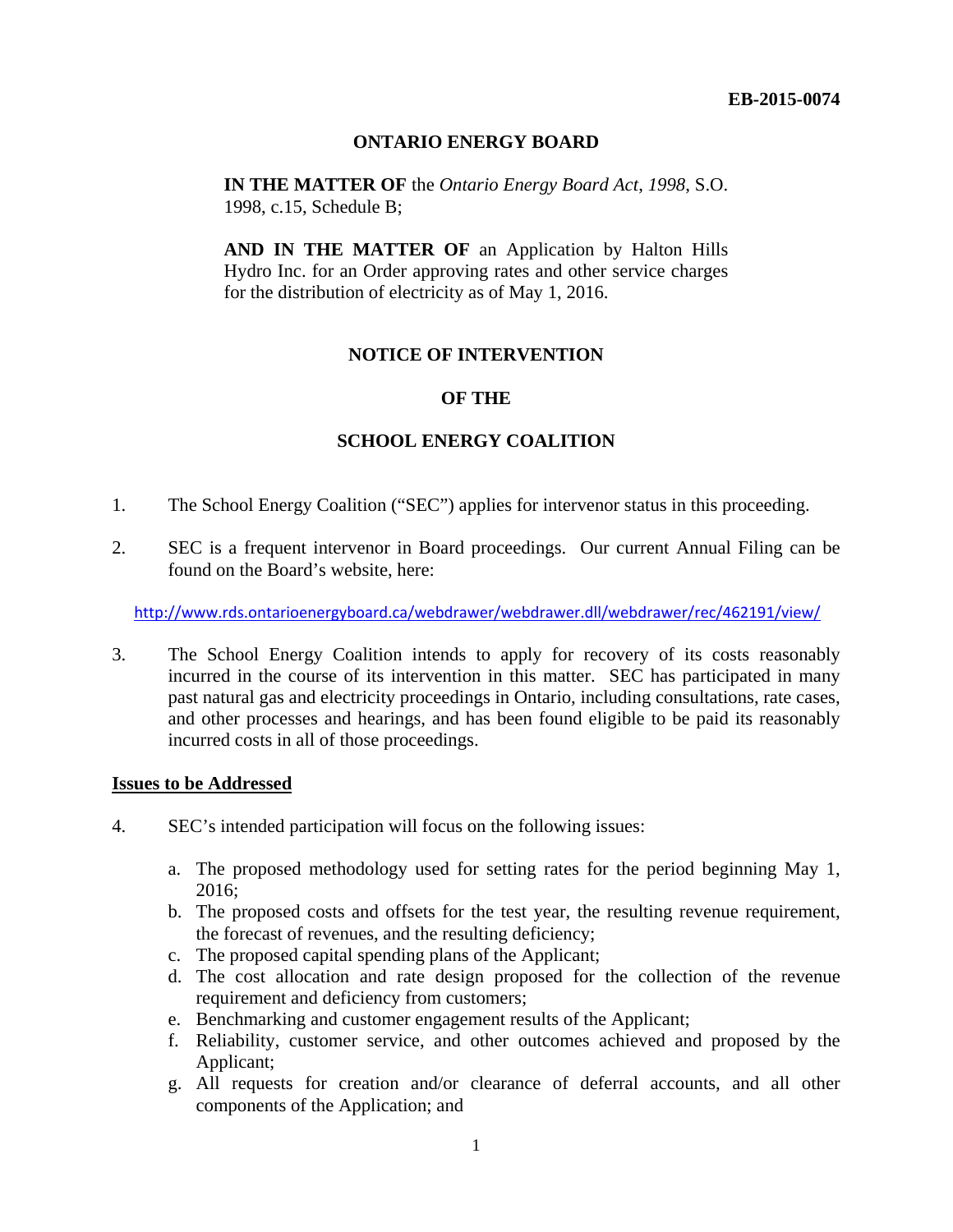h. Generally to represent the interests of school boards and their students in this process.

# **The Intervenor's Intended Participation**

5. The School Energy Coalition intends to participate in any pre-hearing procedures, including interrogatories or technical conferences, and settlement conferences. SEC also intends to participate in any oral hearing of this matter, and in written or oral submissions, as well as any other parts of the process that the Board should order.

## **Nature of Hearing Requested**

6. Until interrogatories have been answered, we believe it is premature to assess whether a written or an oral hearing is more appropriate in this proceeding.

## **Counsel/Representative**

- 7. SEC requests that a copy of all documents filed with the Board by each party to this proceeding be served on the intervenor, and on the intervenor's counsel, as follows:
	- a. School Energy Coalition: (electronic copies only)

## **ONTARIO EDUCATION SERVICES CORPORATION c/o Ontario Public School Boards Association**  439 University Avenue, 18th Floor Toronto, ON M5G 1Y8

Attn: Wayne McNally, SEC Coordinator Phone: 416 340-2540 Fax: 416 340-7571 Email: wmcnally@opsba.org

b. SEC's counsel: (both electronic and paper copies)

## **JAY SHEPHERD PROFESSIONAL CORPORATION**

2300 Yonge Street, Suite 806 P.O. Box 2305 Toronto, Ontario, M4P 1E4

Attn: Jay Shepherd Phone: 416-483-3300 Phone: 416-804-2767 Fax: 416-483-3305 Email: jay.shepherd@canadianenergylawyers.com

with an electronic copy to: